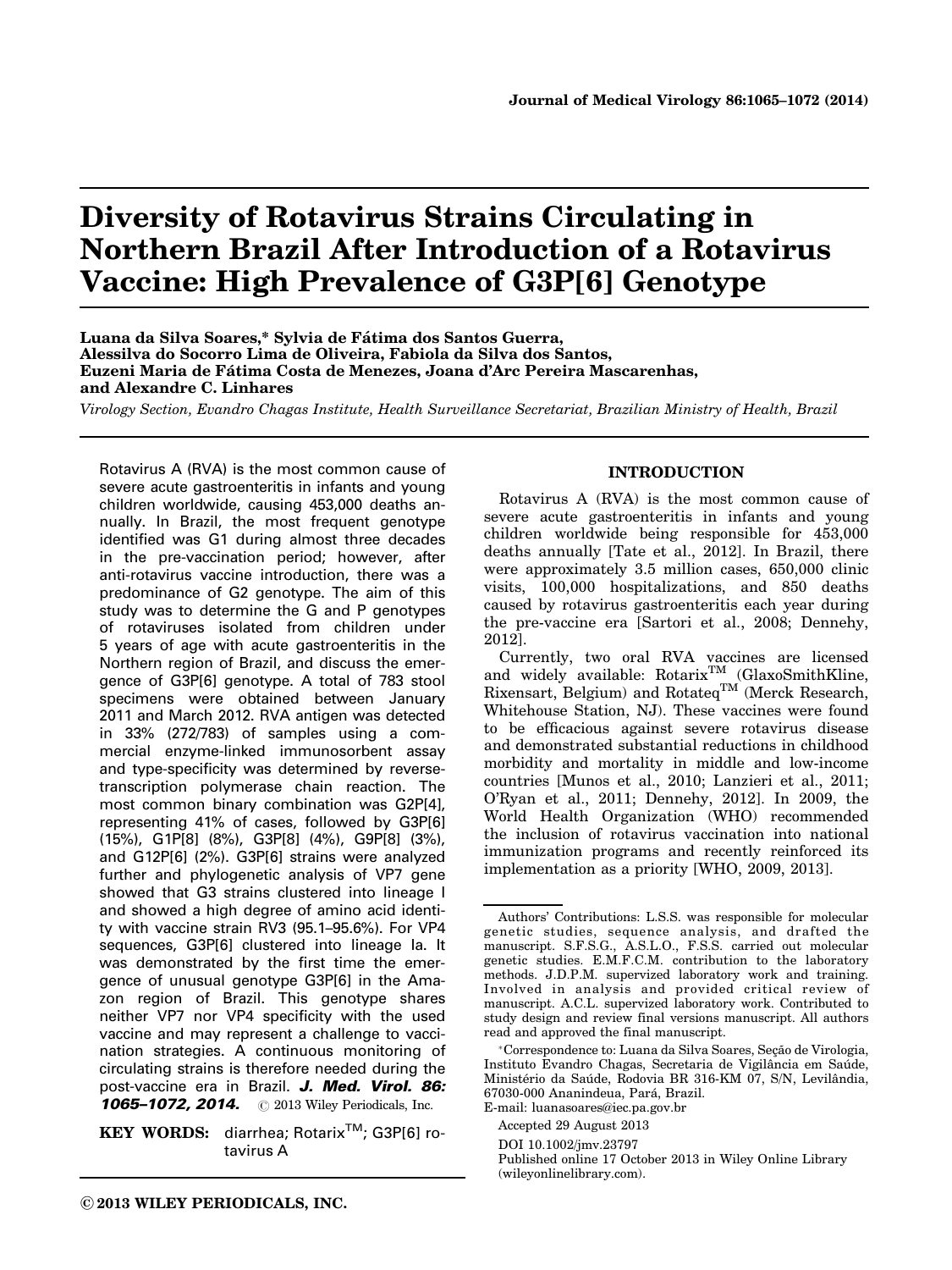Rotaviruses on classified into 8 major species (A–H) but most human strains belong to group A, although groups B and C have occasionally been associated with human illness [Estes and Kapikian, 2007; Matthijnssens et al., 2012]. Based on the two outer capsid proteins, VP7 and VP4, RVA are classified into 27 G and 37 P types, respectively [Matthijnssens et al., 2011; Trojnar et al., 2013]. Several surveillance and epidemiologic studies have been conducted around the world and the most common strains are G1P[8], G2P[4], G3P[8], G4P[8], and G9P[8], representing approximately 90% of the human RVA strains. Recently, G12 emerged associated with either P[8] or P[6], which is considered the sixth most common global genotype [Santos and Hoshino, 2005; Rahman et al., 2007; Matthijnssens et al., 2010].

In Brazil, the most frequent genotype identified was G1 during almost three decades in the prevaccination period, however, after anti-rotavirus vaccine introduction there was a predominance of G2 genotype with a frequency in the average of 74%; however in recent years it was observed a trend for continuous decline of this genotype [Leite et al., 2008; Carvalho-Costa et al., 2011; Oliveira et al., 2012; Soares et al., 2012]. Although rotavirus G3 is an usual genotype in the Northern region of Brazil it has rarely been detected in sporadic cases of gastroenteritis in humans, mostly in combination with P[8] [Oliveira et al., 2012; Soares et al., 2012].

Rotavirus G3 has been detected in several animal hosts, such as cats, dogs, pigs, and birds, mostly combined with P[3] and P[9] VP4 genes and recently a study showed that G3 rotavirus may be associated with severe diarrhea [Martínez-Laso et al., 2009; Martella et al., 2010; Grant et al., 2011; González and Rivero, 2013]. P[6] is in general associated with neonatal rotavirus infections with a wide variety of G-types [Martella et al., 2006; Mascarenhas et al., 2007; Stupka et al., 2009; Lorenzetti et al., 2011; Nordgren et al., 2012].

Recently it has been proposed a new rotavirus classification system based on the molecular characteristics of the 11 genes to achieve a better understanding of the function of each protein and of the evolutionary relationship among species [Matthijnssens et al., 2011]. Three genotype constellations of the non-G and non-P genes have been shown to circulate worldwide among humans: I1-R1-C1-M1-A1-N1-T1- E1-H1 (Wa-like); I2-R2-C2-M2-A2-N2-T2-E2-H2 (DS-1-like); and I3-R3-C3-M3-A3-N3-T3-E3-H3 (AU-1) [Matthijnssens and Van Ranst, 2012]. G3P[6] genotype has been described as a rotavirus with Wa-like genotype constellation and very closely related to attenuated RV3 vaccine strain [Rippinger et al., 2010].

The aim of this study was to characterize the G and P genotypes of RVA isolated from children under 5 years of age with acute gastroenteritis in Northern Brazil, between January 2011 and March 2012, arising from a Brazilian Ministry of Health's nationwide surveillance network to monitor circulating strains. In addition, it was focused on the emergence of the G3P[6] strains, which may suggest a reassortment among common human strains. This may theoretically pose a challenge to current rotavirus vaccination strategies.

# MATERIALS AND METHODS

# Clinical Specimens

The samples from this study were collected from hospitalized children who presented with symptoms of acute gastroenteritis and were selected from six states in the Northern region of Brazil (Table I). During January 2011 to March 2012 a total of 783 samples were collected and an aliquot of each sample was stored at 2–8˚C and transported to Instituto Evandro Chagas, a Brazilian Ministry of Health's National Rotavirus Reference Laboratory.

#### Ethical Considerations

This study was part of an official Brazilian Ministry of Health's surveillance, therefore there was no need for ethical clearance.

#### Rotavirus Screening and RNA Extraction

All fecal samples were screened for the presence of RVA by a commercially available enzyme-linked immunosorbent (ELISA) assay according to the manufacturer's instructions (Premier Rotaclone, Meridian Bioscience, Cincinatti, OH). The results were determined by absorbance readings. Viral RNA was extracted using guanidinium isothiocyanate-silica method [Boom et al., 1990]. Polyacrylamide gel

TABLE I. RVA-Positivity Associated With Age Group, Brazilian State, Clinical Characteristics, and Vaccination Status

|                                                        | RV-A positive/tested $(\%)$ |
|--------------------------------------------------------|-----------------------------|
| Age group (year)                                       |                             |
| $0 - 1$                                                | 134/407 (33.0)              |
| $1 - 2$                                                | 63/190 (33.2)               |
| $2 - 5$                                                | 47/106 (44.3)               |
| >5                                                     | 19/61 (31.1)                |
| Brazilian state                                        |                             |
| Acre                                                   | 87/189 (46.0)               |
| Amazonas                                               | 134/470 (28.5)              |
| Amapá                                                  | 8/21(38.0)                  |
| Pará                                                   | 15/57(26.3)                 |
| Rondônia                                               | 15/21(71.4)                 |
| Roraima                                                | 13/25(52.0)                 |
| Clinical characteristics                               |                             |
| Fever                                                  | 73/239(30.5)                |
| Vomiting                                               | 132/375 (35.2)              |
| Rotavirus vaccination history (Rotarix <sup>TM</sup> ) |                             |
| Ineligible                                             | 22/61(36.0)                 |
| Unknown                                                | 163/398 (41.0)              |
| Unvaccinated                                           | 20/66(30.0)                 |
| Vaccinated                                             | 67/258 (26.0)               |
| (received at least one dose)                           |                             |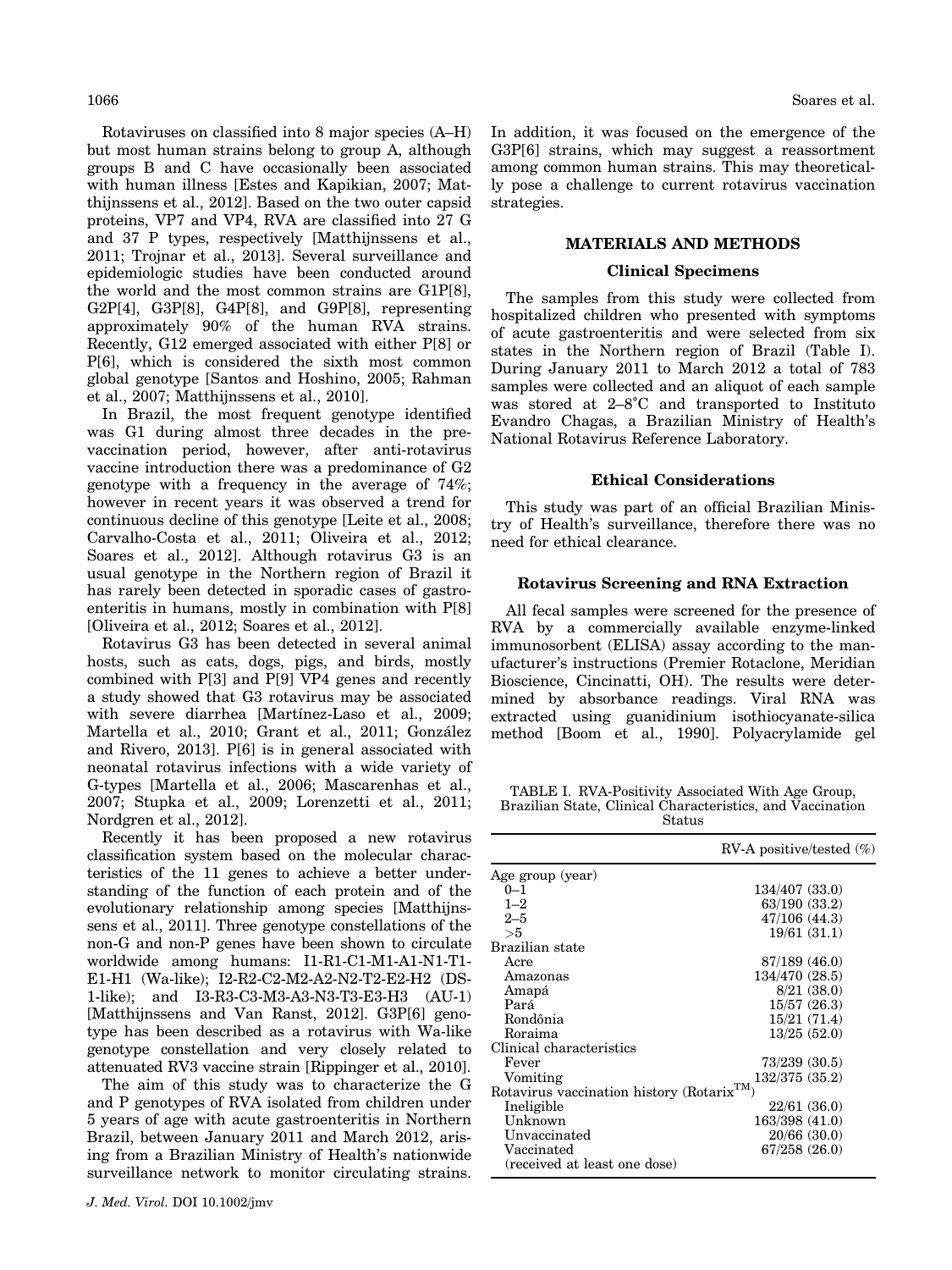#### G3P[6] Rotavirus in Northern Brazil 1067 (1067) and the state of the state of the state of the state of the state of the state of the state of the state of the state of the state of the state of the state of the state of t

electrophoresis (PAGE) was carried out in Tris– glycine buffer and the rotavirus genome profile was determined following electrophoresis of extracted dsRNA through vertical 5% acrylamide bisacrylamide gels [Pereira et al., 1983].

# RT-PCR and Genotyping

All RVA-positive samples were subjected to reverse transcription-polymerase chain reaction (RT-PCR). First round was performed with consensus primers Beg9/End9 and 4con3/4con2 to amplify VP7 and VP4 genes, respectively. G and P genotyping was performed using seminested type-specific multiplex PCR using specific primers for G (G1, G2, G3, G4, G9, and G12) and P-types (P[4], P[6], P[8], and P[9]), as described previously [Gouvea et al., 1990; Gentsch et al., 1992; Banerjee et al., 2007]. The G and P-types were determined by the specific sizes of the amplicons on agarose gels.

### Nucleotide Sequencing and Phylogenetic Analysis

Sequencing of the PCR amplicons for VP7 and VP4 genes of G3 strains were performed using the same primers as those used in the PCR and carried out with a Big Dye Terminator cycle sequencing kit v 3.1 (Applied Biosystems, Foster City, CA). The sequences were collected from an automated ABI Prism 3130xl DNA sequencer (Applied Biosystems). Phylogenetic analyses were carried out using MEGA software program version 4.0.1 by the neighbor-joining (NJ) method [Kimura, 1980]. The statistical significance of the genetic relationships was estimated by bootstrap resampling analysis (2,000 replications). The sequences of G3 strains were submitted to GenBank under the accession numbers JX987024–JX987034, JX996189–JX996193, and KC164357– KC164370.

#### Data Analyses

The frequencies of RVA infection and genotype combinations were calculated using Microsoft Excel software. Comparisons of RVA infection rates in distinct groups were performed using  $\chi^2$  test through BioEstat 5.0 [Ayres et al., 2007]. Statistical significance was established at  $P$  values  $<0.05$ .

#### **RESULTS**

Overall samples were screened for RVA antigen by ELISA yielding a positivity of 33% (272/783, range 23–56%). Figure 1 shows the monthly frequencies of RVA detection, with two peaks where RVA rates were over 50%, February and June 2011.

Table I summarizes the RVA positivity associated with major clinical and epidemiologic characteristics of patients. The mean age of patients with rotavirus gastroenteritis was 25 months, with mean age of nonrotavirus acute gastroenteritis of 31 months. A higher RVA positivity (44%) was observed among children aged 2–5 years. Among children who were age-eligible for rotavirus vaccine, 67 (26%, 67/258) were RVA-positive and received Rotarix<sup>TM</sup>, with mean age of 18 months, most of them infected by G2P[4] genotype (46%, 31/67). PAGE was performed in samples, of which 198 (25%) displayed a typical RNA electrophoretic migration pattern. Of these, 41 (21%) and 157 (79%) specimens showed long and short profile, respectively. All G3P[6] rotavirus strains exhibited identical short electropherotypes (RNA pattern not shown).

The most common binary combination was G2P[4], responsible for 41% (106/258) of cases, followed by



Fig. 1. Temporal distribution of RVA positivity in cases of gastroenteritis in Northern region of Brazil, between January 2011 and March 2012.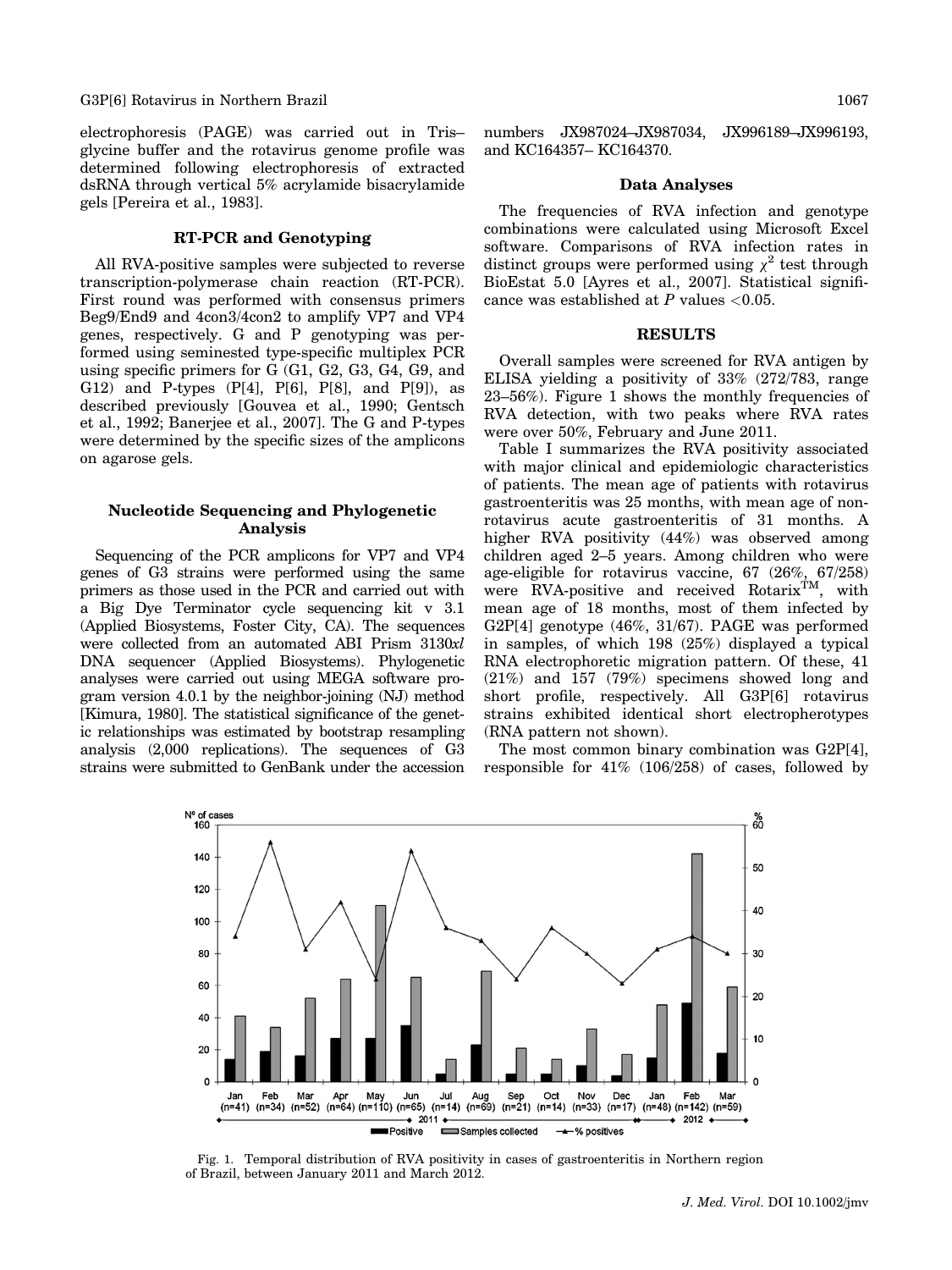G3P[6] (15%, 39/258), G1P[8] (8%, 21/258), G3P[8] (4%, 11/258), G9P[8] (3%, 7/258), and G12P[6] (2%, 5/ 258). Mixed infections were detected in 31 samples (12%). Forty-one RVA-positive specimens could not be assigned to a specific G or P type. The distribution of G and P RV-A genotypes is shown in Figure 2. It was observed that G2P[4] genotype was identified throughout the study period and G3P[6] genotype was detected initially in November 2011. There was no significant difference  $(P = 0.569)$  when the rates of G2 genotype were compared among vaccinated and unvaccinated infants.

Sixteen G3 samples, all of which collected during 2012, were subjected to partial sequencing analyses of VP7 and VP4 genes. With regards to VP7 gene, G3 strains formed two distinct groups and clustered into lineage I according with Martinez-Laso et al. [2009]. One group was composed by 14 G3P[6] samples and were highly similar to each other (nt: 99.0–100%) as well as to African samples, ETH44 and BFA, collected in 2009 and 2010, showing with these a nucleotide similarity higher than 99%. Two G3P[8] strains gathered in another cluster with samples from USA, Thailand, Russia, and Spain (nt and aa: 98.5–99.3%). Likewise, a comparison of VP7 sequences of own Brazilian G3 samples clustered with vaccine strain RV3 showing a high degree of amino acid identity (95.1–95.6%; Fig. 3). Brazilian G3 strains showed amino acid substitutions at 96 and 213 positions, both of which from aspartic acid to asparagine, in antigenic regions A and C (data not shown).

With regards to VP4 sequences, G3P[6] clustered into lineage Ia. The degree of nucleotide identity

among Brazilian strains was higher than 99% and when compared to the RV3 strain the median of nucleotide identity was 94% (Fig. 4). G3P[8] samples grouped into lineage III (data not shown).

#### DISCUSSION

In the present study, RVA gastroenteritis was associated with 33% of pediatric inpatients less than 5 years of age, a rate similar to those studies conducted in Latin America countries such as Guatemala, Venezuela, and Chile, where RVA frequency ranged from  $20\%$  to  $40\%$  [González et al., 2011; Linhares et al., 2011; Cortes et al., 2012; Lucero et al., 2012]. G1P[8] genotype was the most frequent binary combination found before rotavirus vaccine implementation [Santos and Hoshino, 2005; Patton, 2012]. In post-vaccine era, several studies reported the striking increase of G2P[4] circulating strains, mainly in Latin America countries, leading to the hypothesis of vaccine-induced selective pressure. Nevertheless, it cannot be ruled out that such phenomenon just reflect temporal fluctuation of G2P[4] [Gurgel et al., 2007; Linhares et al., 2011; O'Ryan et al., 2011; Assis et al., 2013]. Further longterm surveillance studies are needed to clarify this yet controversial issue.

It was observed a 26% rate of RVA detection among children vaccinated with Rotarix<sup>TM</sup>. Similar results were found in two recent studies performed from 2005 to 2010 in Brazil, where prevalence rates ranged from 23% to 29% [Carvalho-Costa et al., 2011; Soares et al., 2012]. In the present study, G2P[4] genotype occurred in 46% of children who received



Fig. 2. G and P RVA genotype distribution in Northern region of Brazil, between January 2011 and March 2012.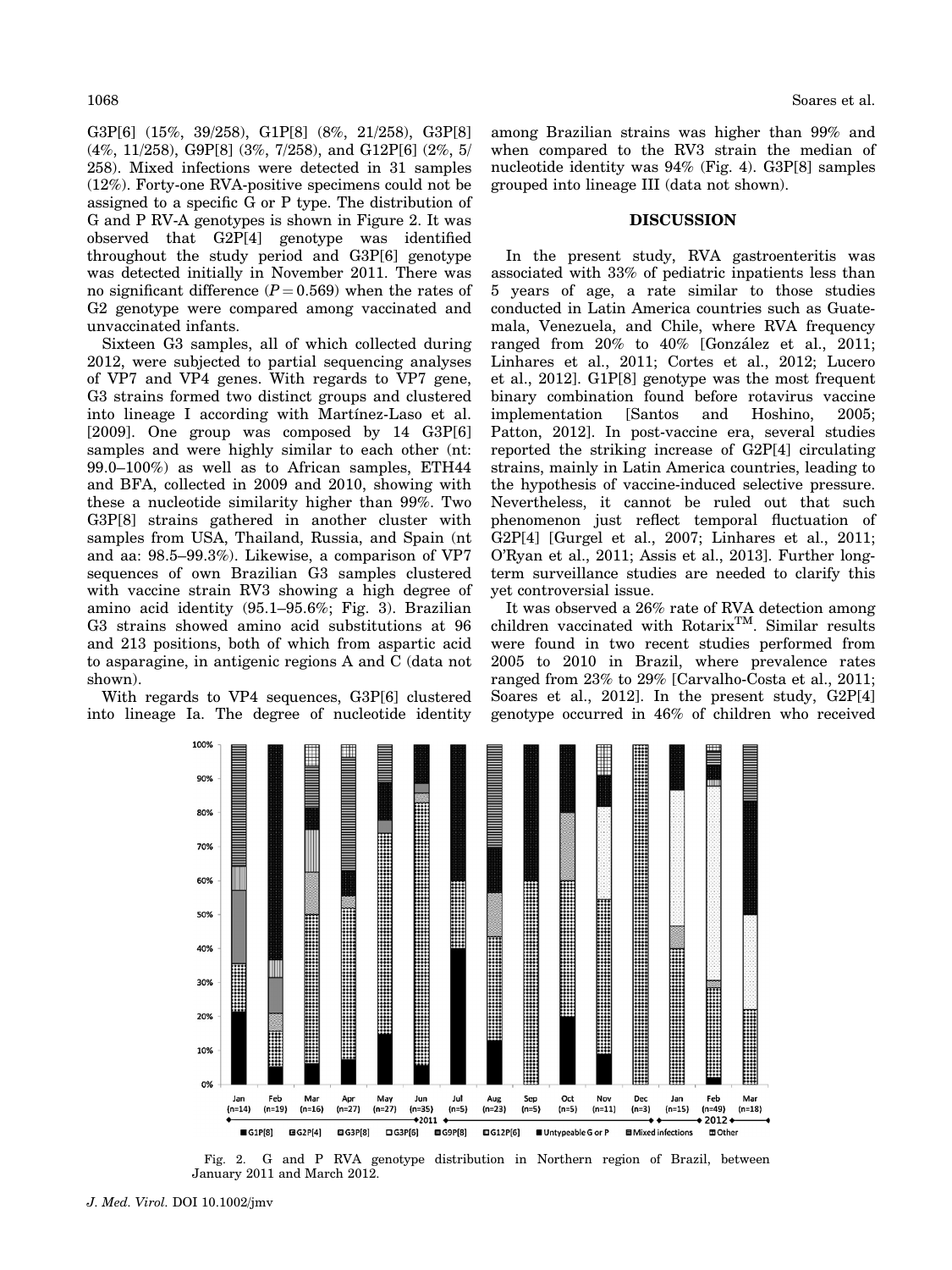

Fig. 3. Phylogenetic analysis of the VP7 protein of circulating G3 Brazilian RVA strains. Neighbor-joining tree was constructed using on the partial nucleotide sequences of VP7 gene (764 bp; nt 112–875; aa 38–291). Bootstrap values above 70% are given at branch nodes. G3 strains analyzed in this study are in bold and condensed into a black triangle.

Rotarix<sup>TM</sup>, a rate slightly lower than that of an investigation conducted in Rio de Janeiro, where this type was associated in 57% of vaccinated patients [Carvalho-Costa et al., 2011]. Even though this genotype possesses distinct antigens compared to RotarixTM, recent studies have shown significant vaccine efficacy against G2P[4] rotavirus [Correia et al., 2010; Justino et al., 2011; Patel et al., 2013]. Furthermore, there was no significant difference when compared the rate of G2P[4] genotype between



Fig. 4. Phylogenetic analysis of the VP4 protein of circulating G3 Brazilian RVA strains. Neighbor-joining tree was constructed using on the partial nucleotide sequences of VP4 gene (778 bp; nt 51–828; aa 18–276). Bootstrap values above 70% are given at branch nodes. G3 strains analyzed in this study are in bold and condensed into a black triangle.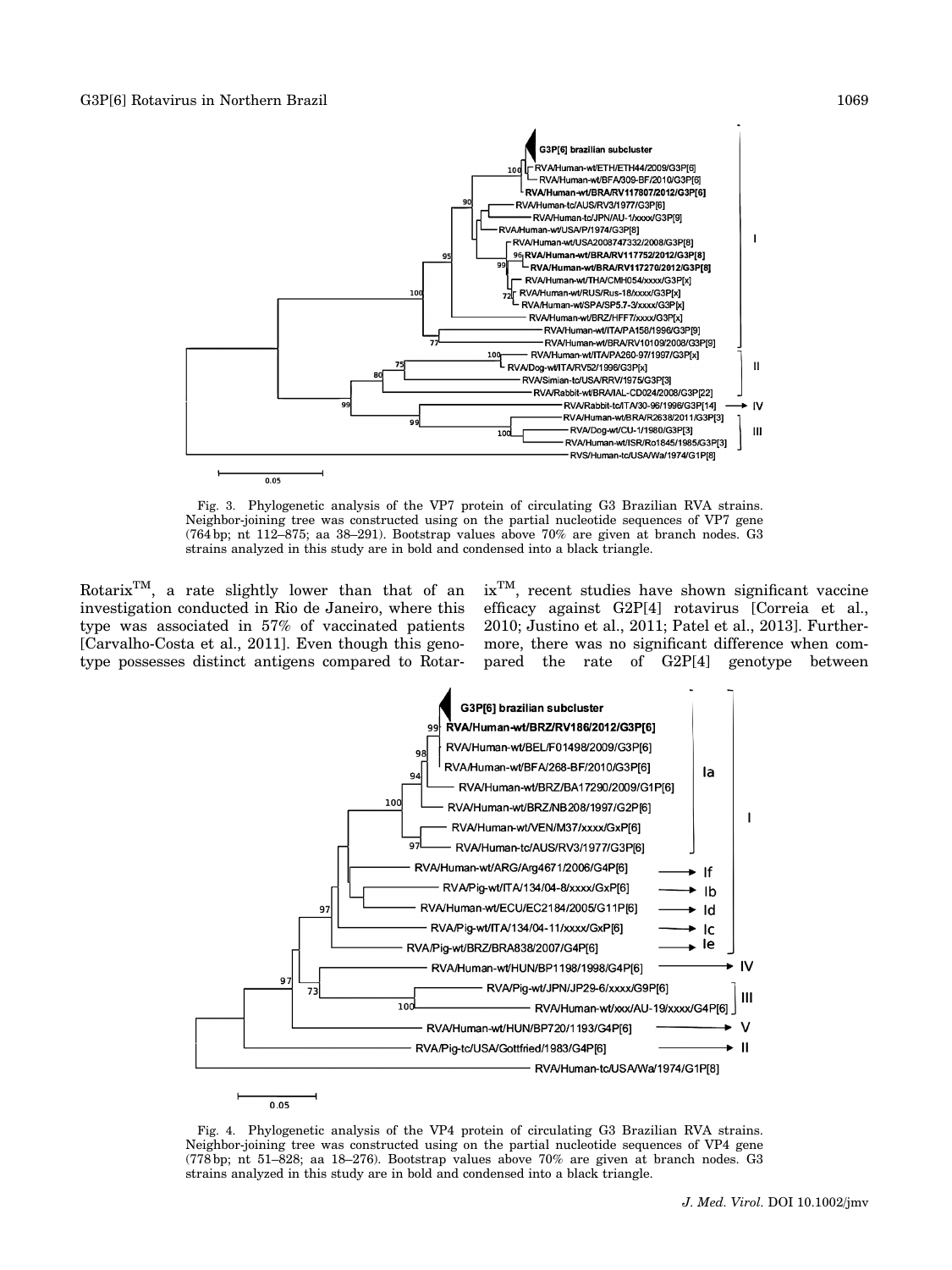vaccinated and unvaccinated infants, a finding similar to that reported in another study in Brazil [Soares et al., 2012]. It was detected a trend for a higher frequency of RVA diarrhea among children aged 2–5 years. This is likely to be due to the age for rotavirus vaccination that is for children under 6 months, so unvaccinated children older than 2 years may be more prone to acquire rotavirus infection; however this increase was not statistically significant  $(P = 0.32)$ .

G2P[4] was the predominant genotype (40%) followed by G3P[6] (15%) and G1P[8] (8%). Soares et al. [2012] have reported similar results in a previous study from Northern region of Brazil, between 2008 and 2010, where G2P[4] rotavirus was detected in 46% of patients with acute diarrhea, followed by G1P[8] (22%). Interestingly, it was observed the increase in the rate of G3P[6] genotype, which was the second most frequent genotype circulating in the study population. G3P[6] genotype was detected as from November 2011 and circulated in Amazonas and Acre states only.

G3 rotavirus is a genotype associated with a broad range of hosts. Some studies have shown the increase of G3 frequency associated with P[8] specificity, mostly in Asian countries [Yang et al., 2008; Bányai et al., 2012; Thongprachum et al., 2013]. Recently, G3P[8] was the most frequently detected genotype in Argentina, responsible for about 40% of strains [Stupka et al., 2012]. Human G3 with P[3] and P[9] types have been detected showing higher similarities to feline or canine strains [Grant et al., 2011; Mitui et al., 2011; Maestri et al., 2012]. G3P[6] is a genotype found rarely. In a study conducted in Malawi, G3P[6] strains were responsible for 1% of RVA cases circulating in the nineties [Cunliffe et al., 2010]. In Latin America, G3P[6] strains were detected in 0.2% of RVA genotypes [Linhares et al., 2011].

Partial sequences were obtained for VP7 genes of G3 strains showing nucleotide similarity higher than 99% to each other over the study period, all of them clustering into lineage I. Trinh et al. [2007] have suggested that two amino acid substitutions (Asp96Asn and Asp213Asn) could be responsible for emergence of G3 rotavirus in China. Similarly these amino acid changes in the VP7 genes were noted in all Brazilian G3 strains identified in the present study. Moreover, Yang et al. [2008] have detected these changes in rotavirus G3 isolated for 1996–2005. Further studies are therefore warranted to explain why there was such a marked emergence of G3 strains in the region.

Brazilian G3 strains showed a high homology with RV3, a human neonatal G3P[6] candidate vaccine, and grouped into lineage I. Previous results during phase II study demonstrated that RV3 protected partially infants against severe diarrhea during successive winter months, even though further studies are needed to better assess the efficacy of this candidate vaccine [Barnes et al., 2002].

Since there was recent introduction of G12P[6] rotavirus in Brazil, the emergence of G3P[6] genotype may be associated possibly with reassortment between G12P[6] and G3P[8] strains. Recently, Heylen et al. [2013] described a full characterization for G3P[6] strains with DS-1-like genotype constellation and proposed a reassortment between different Ggenotypes strains. The fact that G3P[6] Brazilian strains exhibited short electropherotypes and some G12P[6] strains possess the I2-R2-C2-M2-A2-N2-T2- E2-H2 genotype constellation supports the hypothesis of genetic exchanging between G3P[8] and DS-1-like strains. Nonetheless, further studies on the molecular characterization of rotavirus genes are needed to better assess a possible origin for these strains. Recently, Maestri et al. [2012] described interspecies transmission of rotavirus detected in Amazon region, including G3P[9] strains that supports a close relationship between human and animal rotavirus genes. Although G3 and P[6] genotypes may be associated with zoonotic transmission this seems unlikely for Brazilian strains, since a high similarity was seen with human strains.

In conclusion, these findings demonstrate the emergence of unusual genotype G3P[6] in Amazon region of Brazil and reinforces the need for continuous longterm monitoring of circulating strains through the national surveillance network, in order to better understand the complex dynamics of RVA molecular epidemiology. Furthermore, the monitoring of unusual genotype emergence that might represent possible challenges to current licensed rotavirus vaccines that do not contain strains with DS-1 genotype constellation.

## ACKNOWLEDGMENTS

The authors would like to acknowledge the staff of State Central Laboratories (LACENs) and the technical assistance given by the laboratory personnel at the Virology Section of the Instituto Evandro Chagas, Health Surveillance Secretariat, Brazilian Ministry of Health.

#### REFERENCES

- Assis AS, Valle DA, Antunes GR, Tibirica SH, Assis RM, Leite JP, Carvalho IP, Rosa E, Silva ML. 2013. Rotavirus epidemiology before and after vaccine introduction. J Pediatr (Rio J) 89:470– 476.
- Ayres M, Ayres M Jr, Ayres D, Santos A. 2007. BIOESTAT— Aplicações estatísticas nas áreas das ciências bio-médicas. 5th edition. Belém, PA: Ong Mamiraua.
- Banerjee I, Ramani S, Primrose B, Iturriza-Gomara M, Gray JJ, Brown DW, Kang G. 2007. Modification of rotavirus multiplex RT-PCR for the detection of G12 strains based on characterization of emerging G12 rotavirus strains from South India. J Med Virol 79:1413–1421.
- Bányai K, László B, Duque J, Steele AD, Nelson EAS, Gentsch JR, Parashar UD. 2012. Systematic review of regional and temporal trends in global rotavirus strain diversity in the pre rotavirus vaccine era: Insights for understanding the impact of rotavirus vaccination programs. Vaccine 30:A122–A130.
- Barnes GL, Lund JS, Mitchell SV, De Bruyn L, Piggford L, Smith AL, Furmedge J, Masendycz PJ, Bugg HC, Bogdanovic-Sakran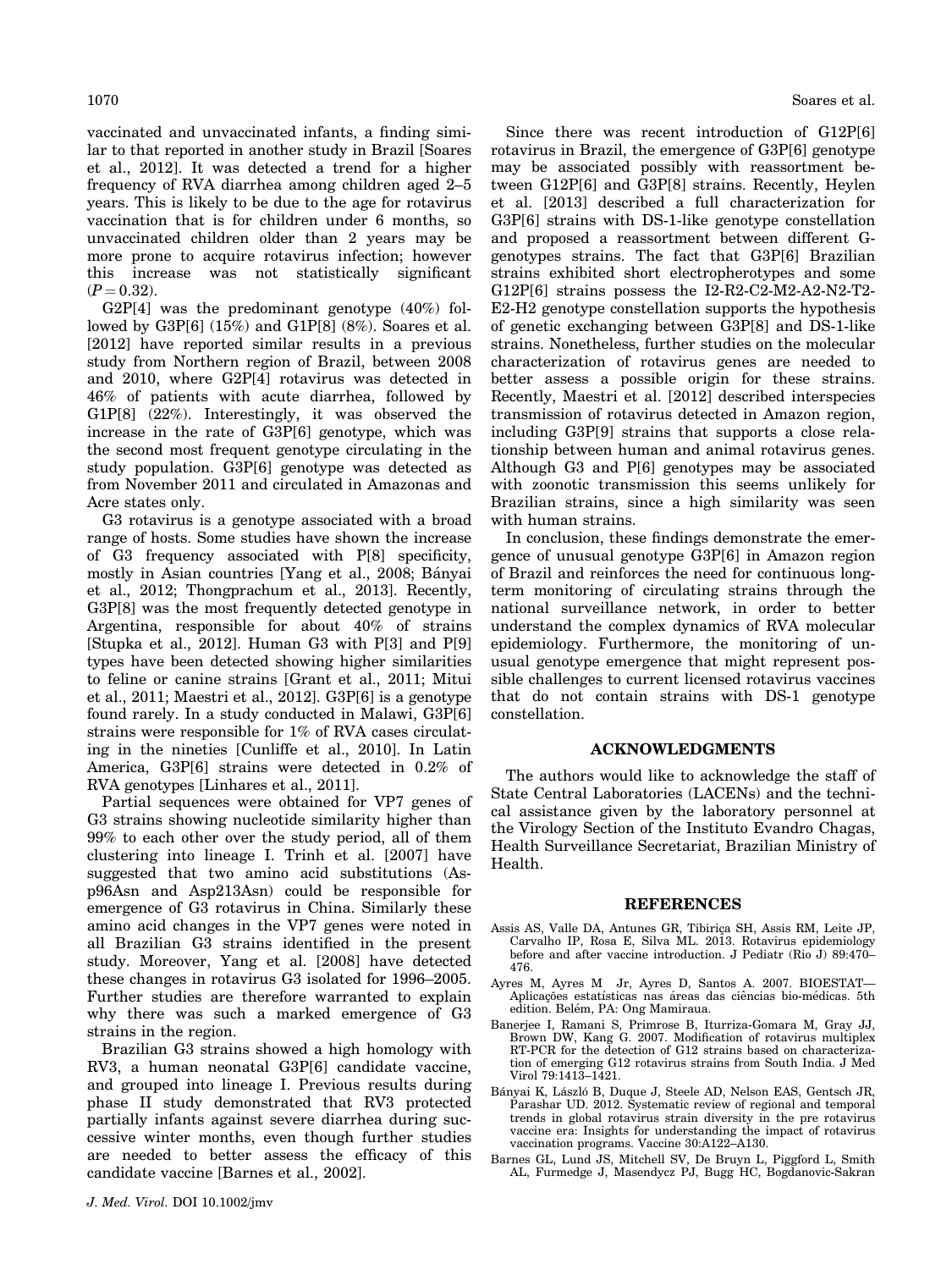#### G3P[6] Rotavirus in Northern Brazil 1071 1071

N, Carlin JB, Bishop RF. 2002. Early phase II trial of human rotavirus vaccine candidate RV3. Vaccine 20:2950–2956.

- Boom R, Sol CJ, Salimans MM, Jansen CL, Wertheim-van Dillen PM, van der Noordaa J. 1990. Rapid and simple method for purification of nucleic acids. J Clin Microbiol 28:495–503.
- Carvalho-Costa FA, Volotão Ede M, de Assis RMS, Fialho AM, de Andrade Jda SR, Rocha LN, Tort LFL, da Silva MFM, Gómez<br>MM, de Souza PM, Leite JPG. 2011. Laboratory-based rotavirus surveillance during the introduction of a vaccination program, Brazil, 2005–2009. Pediatr Infect Dis J 30:S35–S41.
- Correia JB, Patel MM, Nakagomi O, Montenegro FMU, Germano EM, Correia NB, Cuevas LE, Parashar UD, Cunliffe NA, Nakagomi T. 2010. Effectiveness of monovalent rotavirus vaccine (Rotarix) against severe diarrhea caused by serotypically unrelated G2P[4] strains in Brazil. J Infect Dis 201: 363–369.
- Cortes J, Arvelo W, Lopez B, Reyes L, Kerin T, Gautam R, Patel M, Parashar U, Lindblade KA. 2012. Rotavirus disease burden among children <5 years of age—Santa Rosa, Guatemala, 2007– 2009. Trop Med Int Health 17:254–259.
- Cunliffe NA, Ngwira BM, Dove W, Thindwa BDM, Turner AM, Broadhead RL, Molyneux ME, Hart CA. 2010. Epidemiology of rotavirus infection in children in Blantyre, Malawi, 1997–2007. J Infect Dis 202:S168–S174.
- Dennehy PH. 2012. Effects of vaccine on rotavirus disease in the pediatric population. Curr Opin Pediatr 24:76–84.
- Estes MK, Kapikian AZ. 2007. Rotaviruses. In: Knipe DM, Howley PM, editors. Fields virology. 5th edition. Philadelphia, PA: Lippincott William and Wilkins, pp 1917–1974.
- Gentsch JR, Glass RI, Woods P, Gouvea V, Gorziglia M, Flores J, Das BK, Bhan MK. 1992. Identification of group A rotavirus gene 4 types by polymerase chain reaction. J Clin Microbiol 30:1365–1373.
- González R, Rivero L. 2013. Genetic diversity of rotavirus group a: Correlation between G3 type and severity of the infection. Valencia, Venezuela. Invest Clin 54:34–46.
- González GG, Liprandi F, Ludert JE. 2011. Molecular epidemiology of enteric viruses in children with sporadic gastroenteritis in Valencia, Venezuela. J Med Virol 83:1972–1982.
- Gouvea V, Glass RI, Woods P, Taniguchi K, Clark HF, Forrester B, Fang ZY. 1990. Polymerase chain reaction amplification and typing of rotavirus nucleic acid from stool specimens. J Clin Microbiol 28:276–282.
- Grant L, Esona M, Gentsch J, Watt J, Reid R, Weatherholtz R, Santosham M, Parashar U, O'Brien K. 2011. Detection of G3P [3] and G3P[9] rotavirus strains in American Indian children with evidence of gene reassortment between human and animal rotaviruses. J Med Virol 83:1288–1299.
- Gurgel RQ, Cuevas LE, Vieira SCF, Barros VCF, Fontes PB, Salustino EF, Nakagomi O, Nakagomi T, Dove W, Cunliffe N, Hart CA. 2007. Predominance of rotavirus P[4]G2 in a vaccinated population, Brazil. Emerg Infect Dis 13:1571–1573.
- Heylen E, Zeller M, Ciarlet M, De Coster S, Van Ranst M, Matthijnssens J. 2013. Complete genetic characterization of human G2P[6] and G3P[6] rotavirus strains. Infect Genet Evol 13:27–35.
- Justino MCA, Linhares AC, Lanzieri TM, Miranda Y, Mascarenhas JDP, Abreu E, Guerra SFS, Oliveira ASL, da Silva VB, Sanchez N, Meyer N, Shafi F, Ortega-Barria E, Soriano-Gabarro M, Colindres RE. 2011. Effectiveness of the monovalent G1P[8] human rotavirus vaccine against hospitalization for severe G2P [4] rotavirus gastroenteritis in Belém, Brazil. Pediatr. Infect Dis J 30:396–401.
- Kimura M. 1980. A simple method for estimating evolutionary rates of base substitutions through comparative studies of nucleotide sequences. J Mol Evol 16:111-120.
- Lanzieri TM, Linhares AC, Costa I, Kolhe DA, Cunha MH, Ortega-Barria E, Colindres RE. 2011. Impact of rotavirus vaccination on childhood deaths from diarrhea in Brazil. Int J Infect Dis 15: e206–e210.
- Leite JPG, Carvalho-Costa FA, Linhares AC. 2008. Group A rotavirus genotypes and the ongoing Brazilian experience: A review. Mem Inst Oswaldo Cruz 103:745–753.
- Linhares AC, Stupka JA, Ciapponi A, Bardach AE, Glujovsky D, Aruj PK, Mazzoni A, Rodriguez JAB, Rearte A, Lanzieri TM, Ortega-Barria E, Colindres R. 2011. Burden and typing of rotavirus group A in Latin America and the Caribbean: System-

atic review and meta-analysis. Rev Med Virol doi: 10.1002/ rmv.682

- Lorenzetti E, da Silva Medeiros TN, Alfieri AF, Alfieri AA. 2011. Genetic heterogeneity of wild-type G4P[6] porcine rotavirus strains detected in a diarrhea outbreak in a regularly vaccinated pig herd. Vet Microbiol 154:191–196.
- Lucero Y, Mamani N, Cortés H, Peña A, Vergara R, O'Ryan M.<br>
2012. Rotavirus genotypes in children with gastroenteritis assisted in two public hospitals from Chile: Viral strains circulating in a country without a universal vaccination against rotavirus. Rev Chilena Infectol 29:142–148.
- Maestri RP, Kaiano JHL, Neri DL, Soares Lda S, Guerra Sde FDS, Oliveira Dde S, Farias YN, Gabbay YB, Leite JPG, Linhares Ada C, Mascarenhas JDP. 2012. Phylogenetic analysis of probable non-human genes of group A rotaviruses isolated from children with acute gastroenteritis in Belém, Brazil. J Med Virol 84:1993–2002.
- Martella V, Bányai K, Ciarlet M, Iturriza-Gómara M, Lorusso E, De Grazia S, Arista S, Decaro N, Elia G, Cavalli A, Corrente M, Lavazza A, Baselga R, Buonavoglia C. 2006. Relationships among porcine and human P[6] rotaviruses: Evidence that the different human P[6] lineages have originated from multiple interspecies transmission events. Virology 344:509–519.
- Martella V, Bányai K, Matthijnssens J, Buonavoglia C, Ciarlet M. 2010. Zoonotic aspects of rotaviruses. Vet Microbiol 140: 246–255.
- Martínez-Laso J, Román A, Rodriguez M, Cervera I, Head J, Rodríguez-Avial I, Picazo JJ. 2009. Diversity of the G3 genes of human rotaviruses in isolates from Spain from 2004 to 2006: Cross-species transmission and inter-genotype recombination generates alleles. J Gen Virol 90:935–943.
- Mascarenhas JDP, Leite JPG, Lima JC, Heinemann MB, Oliveira DS, Arau´jo IT, Soares LS, Gusma˜o RHP, Gabbay YB, Linhares AC. 2007. Detection of a neonatal human rotavirus strain with VP4 and NSP4 genes of porcine origin. J Med Microbiol 56:524– 532.
- Matthijnssens J, Van Ranst M. 2012. Genotype constellation and evolution of group A rotaviruses infecting humans. Curr Opin Virol 2:426–433.
- Matthijnssens J, Heylen E, Zeller M, Rahman M, Lemey P, Van Ranst M. 2010. Phylodynamic analyses of rotavirus genotypes G9 and G12 underscore their potential for swift global spread. Mol Biol Evol 27:2431–2436.
- Matthijnssens J, Ciarlet M, McDonald SM, Attoui H, Bányai K, Brister JR, Buesa J, Esona MD, Estes MK, Gentsch JR, Iturriza-Gómara M, Johne R, Kirkwood CD, Martella V, Mert-<br>ens PPC, Nakagomi O, Parreño V, Rahman M, Ruggeri FM, Saif LJ, Santos N, Steyer A, Taniguchi K, Patton JT, Desselberger U, Van Ranst M. 2011. Uniformity of rotavirus strain nomenclature proposed by the Rotavirus Classification Working Group (RCWG). Arch Virol 156:1397–1413.
- Matthijnssens J, Otto PH, Ciarlet M, Desselberger U, Van Ranst M, Johne R. 2012. VP6-sequence-based cutoff values as a criterion for rotavirus species demarcation. Arch Virol 157:1177–1182.
- Mitui MT, Chan PKS, Nelson EAS, Leung TF, Nishizono A, Ahmed K. 2011. Co-dominance of G1 and emerging G3 rotaviruses in Hong Kong: A three-year surveillance in three major hospitals. J Clin Virol 50:325–333.
- Munos MK, Walker CLF, Black RE. 2010. The effect of rotavirus vaccine on diarrhoea mortality. Int J Epidemiol 39:i56–i62.
- Nordgren J, Nitiema LW, Sharma S, Ouermi D, Traore AS, Simpore J, Svensson L. 2012. Emergence of unusual G6P[6] rotaviruses in children, Burkina Faso, 2009–2010. Emerg Infect Dis 18:589– 597.
- O'Ryan M, Lucero Y, Linhares AC. 2011. Rotarix: Vaccine performance 6 years postlicensure. Expert Rev Vaccines 10:1645– 1659.
- Oliveira A, Mascarenhas JDP, Soares LS, Guerra SFS, Gabbay YB, Sánchez N, Colindres RE, Justino MCA, Linhares AC. 2012. Rotavirus serotype distribution in northern Brazil trends over a 27 year period pre and post national vaccine introduction. Trials Vaccinol 1:4–9.
- Patel MM, Patzi M, Pastor D, Nina A, Roca Y, Alvarez L, Iniguez V, Rivera R, Tam KI, Quaye O, Bowen M, Parashar U, De Oliveira LH. 2013. Effectiveness of monovalent rotavirus vaccine in Bolivia: Case–control study. BMJ 346:f3726.
- Patton JT. 2012. Rotavirus diversity and evolution in the post-vaccine world. Discov Med 13:85–97.